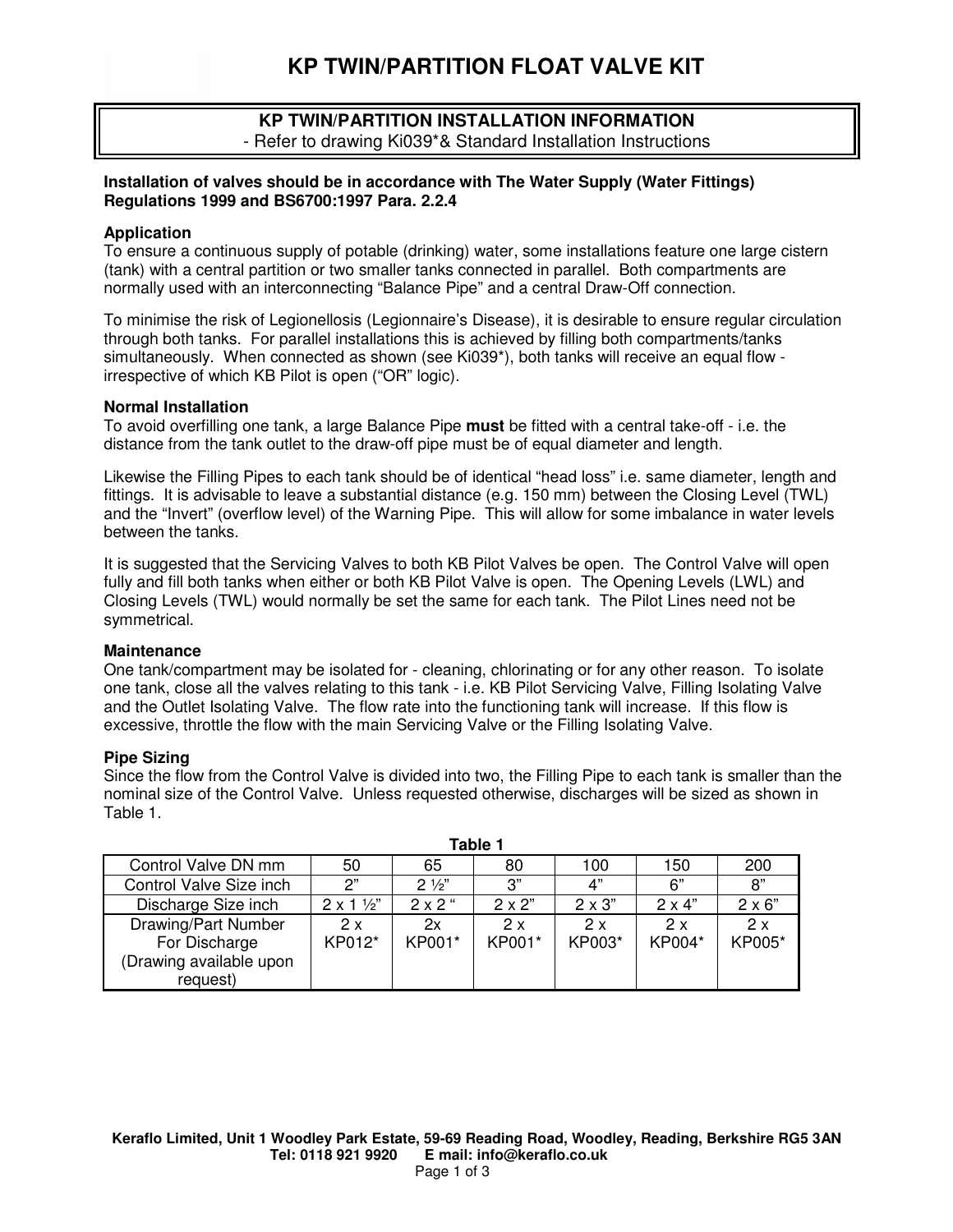

## **KP TWIN/PARTITION INSTALLATION INFORMATION**  - Refer to drawing Ki039\*& Standard Installation Instructions

## **Installation of valves should be in accordance with The Water Supply (Water Fittings) Regulations 1999 and BS6700:1997 Para. 2.2.4**

## **Kit Contents**

Unless specified otherwise, KP Twin kits contain the following parts –

| Qty.            | <b>Description</b>                                                               |  |  |  |  |
|-----------------|----------------------------------------------------------------------------------|--|--|--|--|
|                 | Control Valve – complete with -                                                  |  |  |  |  |
|                 | Closing Speed Valve (fitted)<br>$\bullet$                                        |  |  |  |  |
|                 | Pilot Isolating Valve (fitted)<br>٠                                              |  |  |  |  |
|                 | Drain Valve Downstream (fitted)<br>٠                                             |  |  |  |  |
|                 | 15mm x 1/2" male Straight Coupler P902.15 (fitted)                               |  |  |  |  |
| $\overline{2}$  | 3/4" KB Pilot Valves                                                             |  |  |  |  |
| $\overline{2}$  | 15mm - 3/4" female Straight Coupler P903.14                                      |  |  |  |  |
| $\overline{2}$  | Servicing Valve 15mm Spherical Compression (for Pilot Lines)                     |  |  |  |  |
| $\overline{2}$  | Discharge Assembly UPVC (see Table 1) - Complete with -                          |  |  |  |  |
|                 | Full Face Flange PN16 BS4504 UPVC                                                |  |  |  |  |
|                 | <b>Full Face Gaskets EPDM</b><br>$\bullet$                                       |  |  |  |  |
|                 | Set of - Bolts, Washers, Nuts - All A2 Stainless Steel<br>$\bullet$              |  |  |  |  |
|                 | Stub Flange UPVC (To mate with Control Valve Downstream)                         |  |  |  |  |
|                 | Backing Ring BS4504 - Galvanised                                                 |  |  |  |  |
| 1set            | Bolts, Washers, Nuts - All A2 Stainless Steel (For Stub Flange)                  |  |  |  |  |
| 1.              | Tee Plain UPVC (as nominal Control Valve size)                                   |  |  |  |  |
| 2               | Reducing Bushes UPVC (Control Valve Nominal size - Filling Pipe size)            |  |  |  |  |
| 2 <sub>lf</sub> | Isolating Valves Double Union Spherical Plain UPVC for 1 1/2" - 8" Filling pipe. |  |  |  |  |
| applic.         |                                                                                  |  |  |  |  |

## **Parts Not Supplied**

Pilot Line – Requires 15 mm copper pipe Filling Pipes – Requires UPVC Class C (See Table 1. for size). Elbows, pipe clips, etc for above pipes. Any fitting upstream of the Control Valve Any outlet fitting from tank

## **Special Applications**

The KP Float valve concept can be tailored to suit most applications. Please contact Keraflo Ltd if extra parts or alterations are required.

| ATTACHED DRAWINGS |                                          |  |  |
|-------------------|------------------------------------------|--|--|
| KI039F            | Aylesbury KP Type Twin/Partitioned Tanks |  |  |